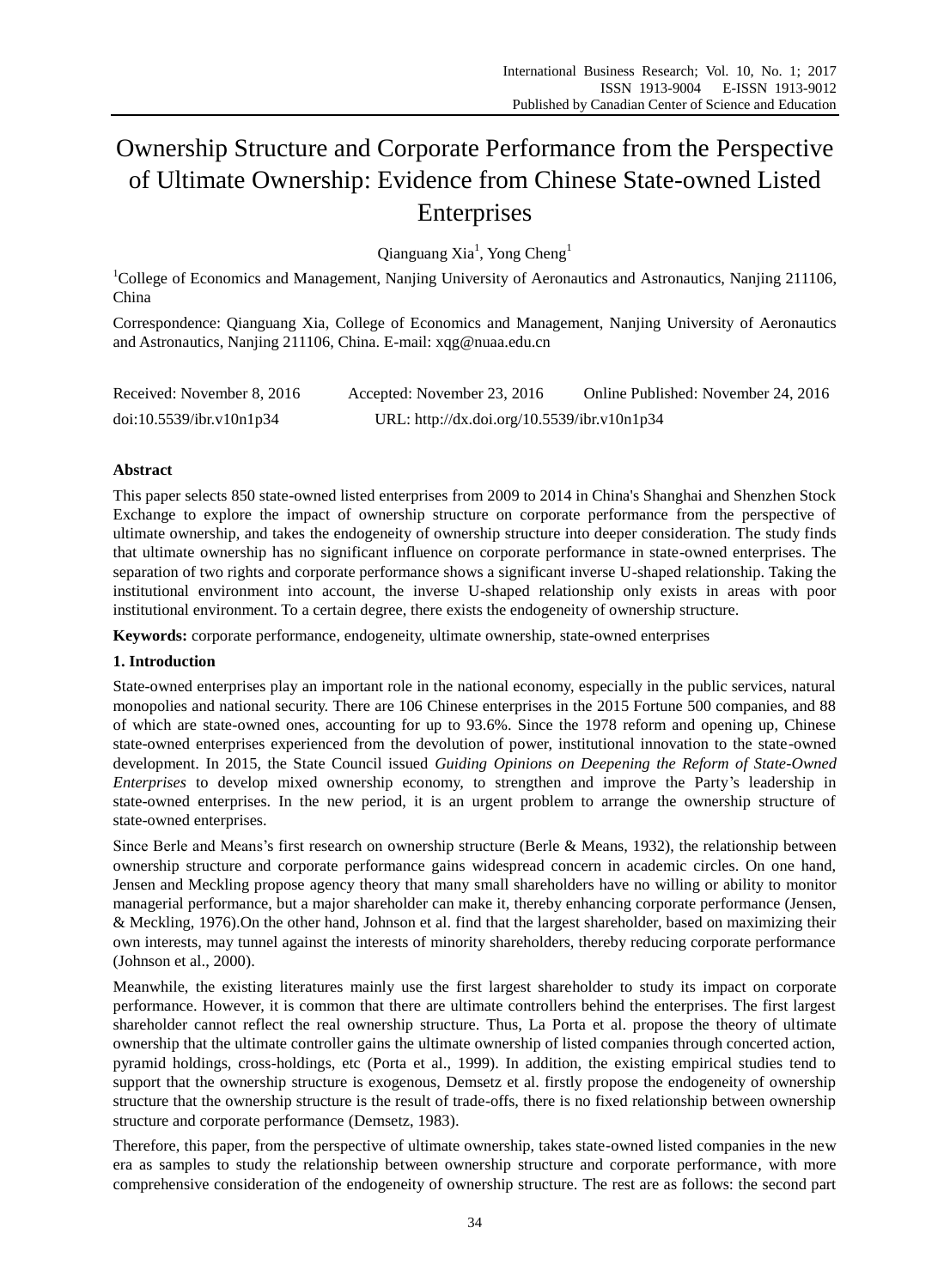is the literature review, the third is the research design, and the fourth is empirical analysis, and finally the conclusions and implications.

#### **2. Literature Review**

#### *2.1 Ultimate Ownership Theory*

There usually exist the ultimate controllers behind the listed companies. They control the company through concerted action, the pyramid structure, and cross-shareholdings, etc. Based on these facts, La Porta et al. propose the ultimate ownership theory. Ultimate Ownership (UO), also known as cash flow right, is the sum of multiplied percentage in each chain to the ultimate controller:

$$
UO = \sum_{i=1}^{m} \prod_{j=1}^{n} O_{ij}
$$
 (1)

Oij represents the ownership of individuals or organizations in the i layer of the j chain. At the same time, it calculates the ultimate control right (UC), also known as the voting right, is calculated as the sum of the weakest ownership in each chain:

$$
UC = \sum_{i=1}^{m} \min \left\{ O_{ij} \right\} \tag{2}
$$

Then it defines the degree of separation of ultimate ownership and ultimate control right (SD), calculated as the difference between the ultimate control right and ultimate ownership:

$$
SD = UC - UO \tag{3}
$$

Beginning in 2004, China Securities Regulatory Commission required all listed companies to disclose the ownership roadmap of ultimate controller. Taking the CATIC Real Estate Co., Ltd. (Stock Code: 000043) as example.



Figure 1. The Roadmap of the CATIC Real Estate Co., Ltd, 2014

The largest shareholder of the CATIC Real Estate Co., Ltd is "The AVIC International Holding Co., Ltd.", holding 22.35% of its ownership. In the ultimate ownership, the ultimate controller is "The State-owned Assets Supervision and Administration Commission."

(1) The ultimate ownership (UO) equals 27.85%, that is:

$$
100\% \times 62.52\% \times \left[ \frac{39.37\% \times 22.35\% +}{100\% \times (35.63\% \times 22.35\% +)} \right] = 27.85\%
$$
  
20.62% + 100% × 7.17%)

(2) The ultimate control right (UC) equals 50.14%, that is:

 $22.35\% + 20.62\% + 7.17\% = 50.14\%$ 

(3) The degree of separation equals 22.29%, that is:

$$
50.14\% - 27.85\% = 22.29\%
$$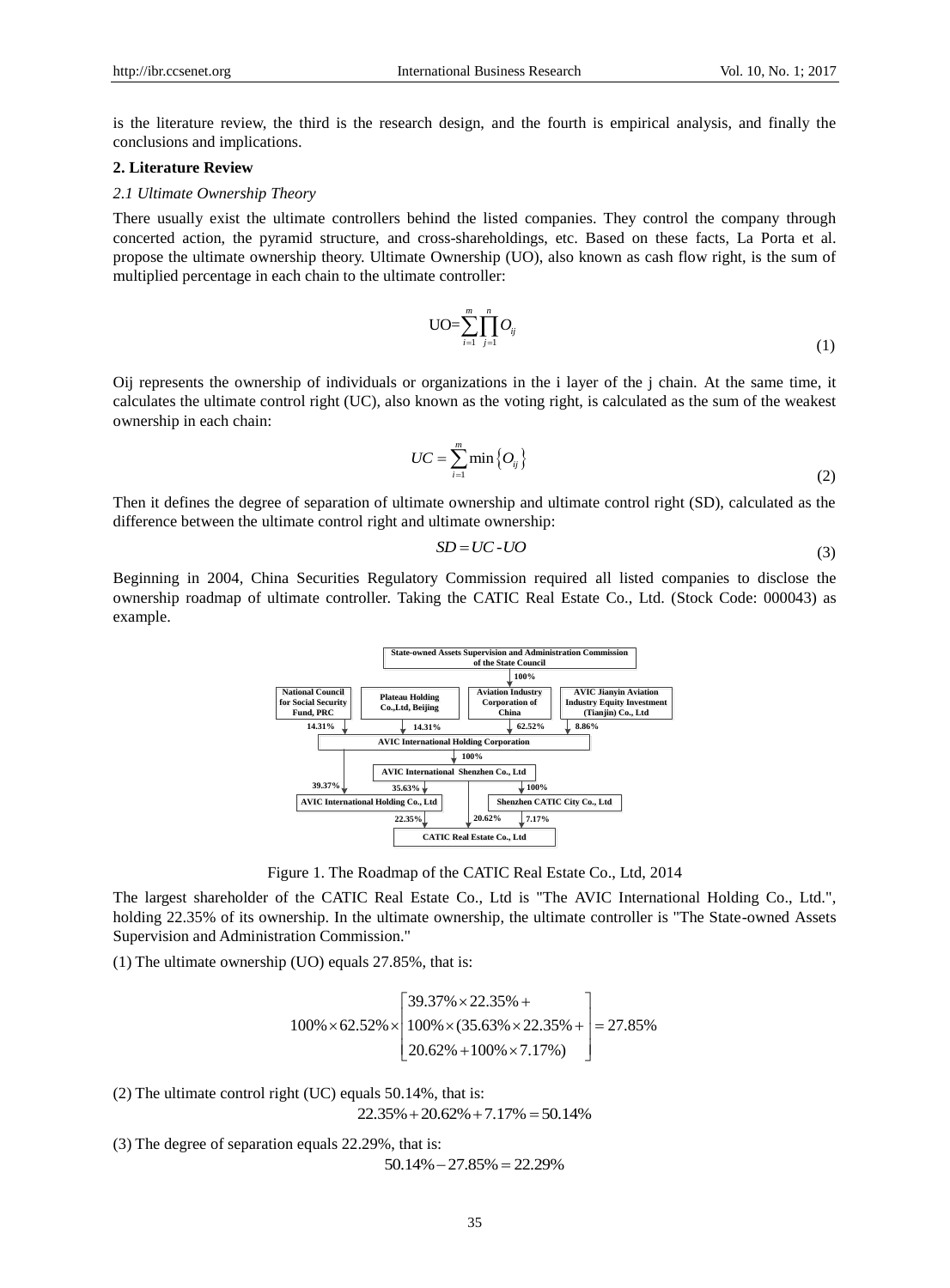In Russian publicly traded companies, Federal and regional governments' ultimate control is exercised through extensive use of pyramids (Lucy, 2008). In 13 Western European countries, firms are widely held (36.93%) or family controlled (44.29%). Widely held firms are more important in the UK and Ireland, family controlled firms in continental Europe. Financial and large firms are more likely widely held, while non-financial and small firms are more likely family controlled. State control is important for larger firms in certain countries. Dual class shares and pyramids enhance the control of the largest shareholders, but overall there are significant discrepancies between ownership and control in only a few countries (Mara and Larry, 2002). In China, Liu Shaojia et al. firstly try to study the ultimate ownership of Chinese listed companies (Liu et al., 2003). Cao Tingqiu et al. apply both the largest stockholder ownership and the ultimate ownership to the study of the relationship between ownership concentration and corporate performance; the result is the U-shaped relationship (Cao et al., 2007).Liu Yunguo and Wu Xiaoyun find that companies controlled by the central government have the minimum tunneling level (Liu & Wu, 2009). Li Zhigang's research shows that there is an inverted U-shaped relationship between ultimate control right and corporate in the later ownership reform (Li, 2010). Jiang Chenjie finds that ultimate control right is positively correlated with corporate performance, while the degree of separation is negatively correlated (Jiang, 2013).Wu Guoding find that ultimate ownership significantly has positive impact on corporate performance in competitive industries (Wu, 2015). Liu Xing et al. conclude that the ultimate controller's self-interest level is positively correlated with the degree of separation, and tunneling behavior reduces with the legal protection for investors (Liu et al., 2015) Zhou Jian et al. realize that the over controlling of the ultimate controller significantly damages the value of listed companies (Zhou et al., 2016).

#### *2.2 The Influence of State-owned Ownership on Corporate Performance*

As a shareholder, the Government will concern on both political and economic interests, the impact of state-owned shares on corporate performance has two sides. Tian Lihui proposes "two hands of the Government": on the one hand, the government seizes the company wealth through political interference, thus reducing performance; on the other hand, the government supervises managers' behavior and offers special treatment, thus enhance performance. In fact, his empirical studies also show a U-shaped relationship between state-owned shares and corporate performance, and the inflection point is at about 30% (Tian, 2007). In MENA (Middle East and North Africa) countries, state ownership encourages banks to take more risks while foreign ownership reduces risk-taking. In addition, state-owned banks tend to increase capital adequacy ratio to hedge against high level of risk (Naima et al., 2016). State-owned banks operated less profitably, held less core capital, and had greater credit risk than privately-owned banks, and the performance differences are more significant in those countries with greater government involvement and political corruption in the banking system (Marcia et al., 2010). Xu and Wang find that the profitability of enterprises is negatively correlated with state-owned ownership (Xu & Wang, 2009). Li Rui et al. show that the state-owned ultimate controllers have higher motivation of tunneling than the non-state-owned ones (Li et al., 2011). Dong Fenyi and Cheng Lili find that there is no significant relationship between operating performance and state-owned ownership (Dong & Cheng, 2014). Gu Yu shows that securities companies with governmental ultimate controllers have lower profitability than that with individual ultimate controllers (Gu, 2015).

#### *2.3 The Endogeneity of Ownership Structure*

The OLS multiple linear regression assumes that explanatory variables are not relevant with error term. When this assumption is not valid, OLS estimation is biased, and then the endogeneity exists in the model. In this case, the explanatory variable is called endogenous explanatory variables (Wooldridge, 2015).

The endogeneity of ownership structure is first proposed by Demsetz, ownership structure is not independent exogenous variables, it is the result of a series of macro and micro factors working together, including political, economic, legal, cultural, etc (Demsetz, 1983). Enterprises will choose a suitable ownership structure that fits the environment. There is no fixed relationship between ownership structure and corporate performance. For example, in the French context, characterised by complex ownership structures, the usual agency theory conclusions are debateable when the legal framework offers little protection of minority shareholders, and when ownership structure is complex and heterogeneous in nature. The study of corporate governance must therefore encompass a twofold analytical perspective, namely, an institutional and a socio-organisational one (Isabelle & Alexis, 2017). In 27 emerging countries, the political institutions in place, namely, the political system and political constraints, are important determinants of residual state ownership in newly privatized firms (Narjess et al., 2011). Zhou Yixiang's study on 509 listed companies from 1999 to 2008 finds that there is mutual influence between ownership structure and corporate performance with endogeneity controlled, and the dynamic impact weakly exists between ownership structure and corporate performance, which depends on different indicators of performance (Zhou, 2012). Ruan Sumei et al. apply structural equation to conclude that the direct impact of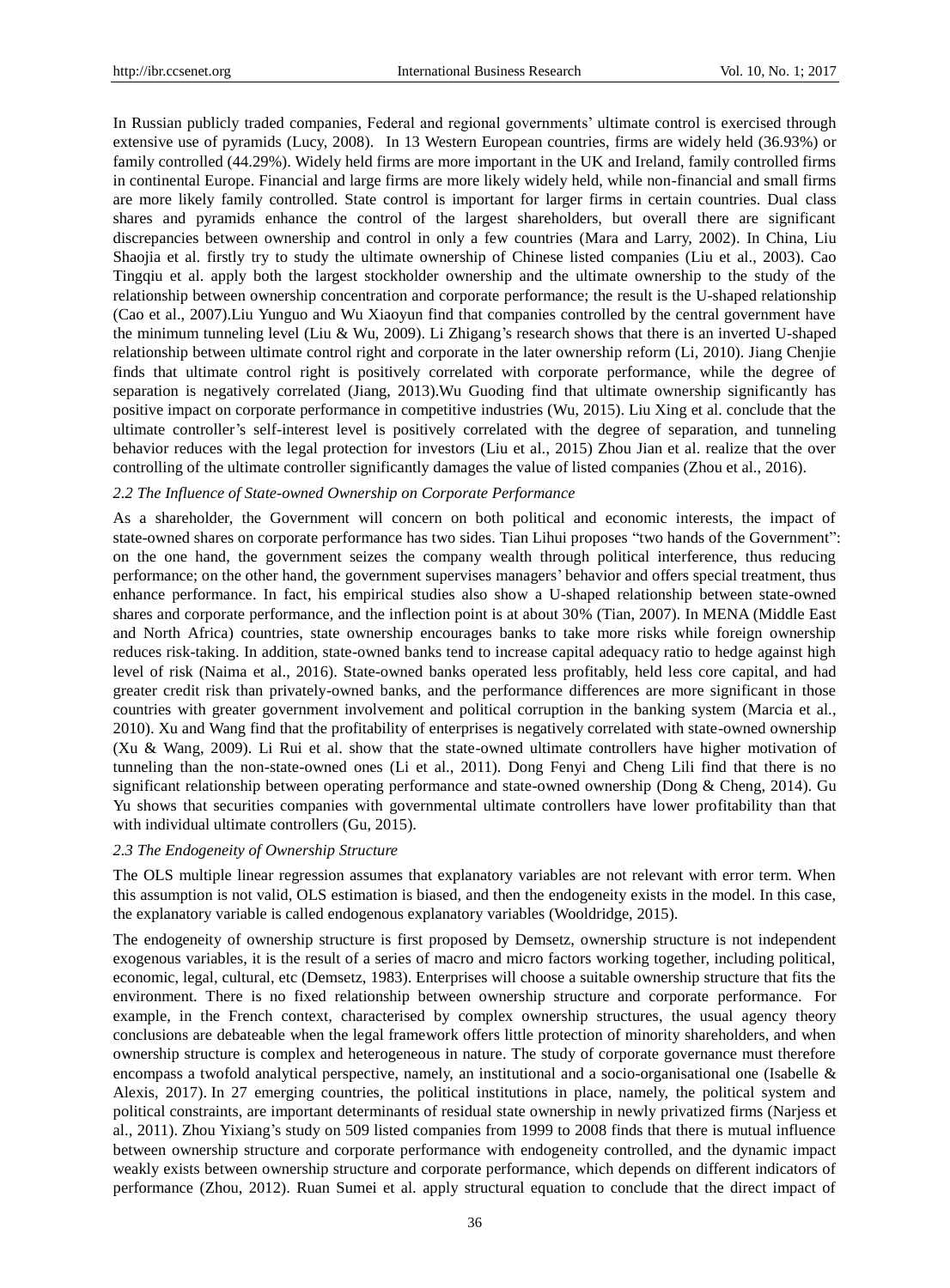ownership structure on the value creation of listed companies does not exist; there are only indirect effects (Ruan, 2014).

# **3. Research Design**

# *3.1 Research Hypothesis*

State-owned enterprises often have double political and economic motives. The government or its department is the ultimate controller of state-owned enterprises, the greater state-owned ultimate ownership of SOEs leads to the heavier policy burden, against the interests of many small shareholders. For state-owned enterprises, the larger state-owned ultimate ownership is the stronger penetration of SOE's malpractice. Therefore, we propose the following hypothesis:

H1: In state-owned enterprises, ultimate ownership has a negative impact on corporate performance.

The degree of separation means the separation of ultimate control right and ultimate ownership, the greater the degree of separation of ownership and control shows the over control beyond the ultimate ownership. Appropriate degree of separation can supervise management to improve corporate performance. However, when the degree of separation is too high, the government or its department, as the ultimate controller, will cause more non-market intervention in the market, probably reducing the performance of state-owned enterprises. Therefore, we propose the following hypothesis:

H2: In state-owned enterprises, there exists an inverted U-shaped relationship between the degree of separation and corporate performance.

Ownership structure is one of the most important mechanisms of corporate governance, which is influenced by their own characteristics, as well as political, economic, legal and cultural factors. The formation of ownership structure is a complex process. Furthermore, in econometrics, it is difficult for any multiple regression models to determine whether the variables are really independent with the residuals. Therefore, we propose the following hypothesis:

H3: In state-owned enterprises, ownership structure is endogenous.

# *3.2 Variable Selection and Regression Model*

This paper aims at the impact of ownership structure on corporate performance from the perspective of ultimate ownership theory, we select ultimate ownership, ultimate control right and the degree of separation to measure ownership structure. At the same time, in order to fully understand the impact of ownership structure on corporate performance, this paper uses three different indicators, Tobin's Q (Q), the total return on assets (ROA) and return on equity (ROE), to measure corporate performance. In addition, this paper, based on previous studies, selects the company's size, leverage, growth, age, industry and year as control variables, see Table 1.

|                            | Variable<br>Description |                                                                  |
|----------------------------|-------------------------|------------------------------------------------------------------|
|                            | $\varrho$               | Tobin's Q, the market value / replacement cost                   |
| Corporate Performance      | <i>ROA</i>              | Return on assets, net profit / total assets                      |
|                            | <b>ROE</b>              | ROE, net profit / shareholders' equity                           |
|                            | UO                      | Ultimate ownership                                               |
| <b>Ownership Structure</b> | $\overline{UC}$         | Ultimate control right                                           |
|                            | SD.                     | The degree of separation                                         |
|                            | <i>Size</i>             | The natural logarithm of the total assets (unite: RMB)           |
| Control                    | Leverage                | Asset-liability ratio, total liabilities / total assets          |
|                            | Growth                  | The main business growth, with respect to the previous year's    |
|                            | Age                     | The difference between annual year and founded year (unit: Year) |
|                            | Industry                | <b>Industry dummies</b>                                          |
|                            | Year                    | Year dummies                                                     |

Table 1. Variable description

According to previous theoretical assumptions, we establish the following model:<br>  $Performance_{i_t} = \alpha + \beta Ownership_{i_t} + \sum \gamma Control_{i_t} + \varepsilon_{i_t}$ 

$$
Performance_{it} = \alpha + \beta Ownership_{it} + \sum \gamma Control_{it} + \varepsilon_{it}
$$
\n(4)

Among them,  $\alpha$  is the intercept;  $\beta$ ,  $\gamma$  are parameters to be estimated;  $\varepsilon$  is the disturbance; i is the observation; t is the annual year. Performance is corporate performance, representing Tobin's Q, return on assets and return on equity, respectively. Ownership means ownership structure, representing ultimate ownership, ultimate control right and the degree of separation, respectively. Control is control variables, including firm's size, leverage, growth, age, industry and year.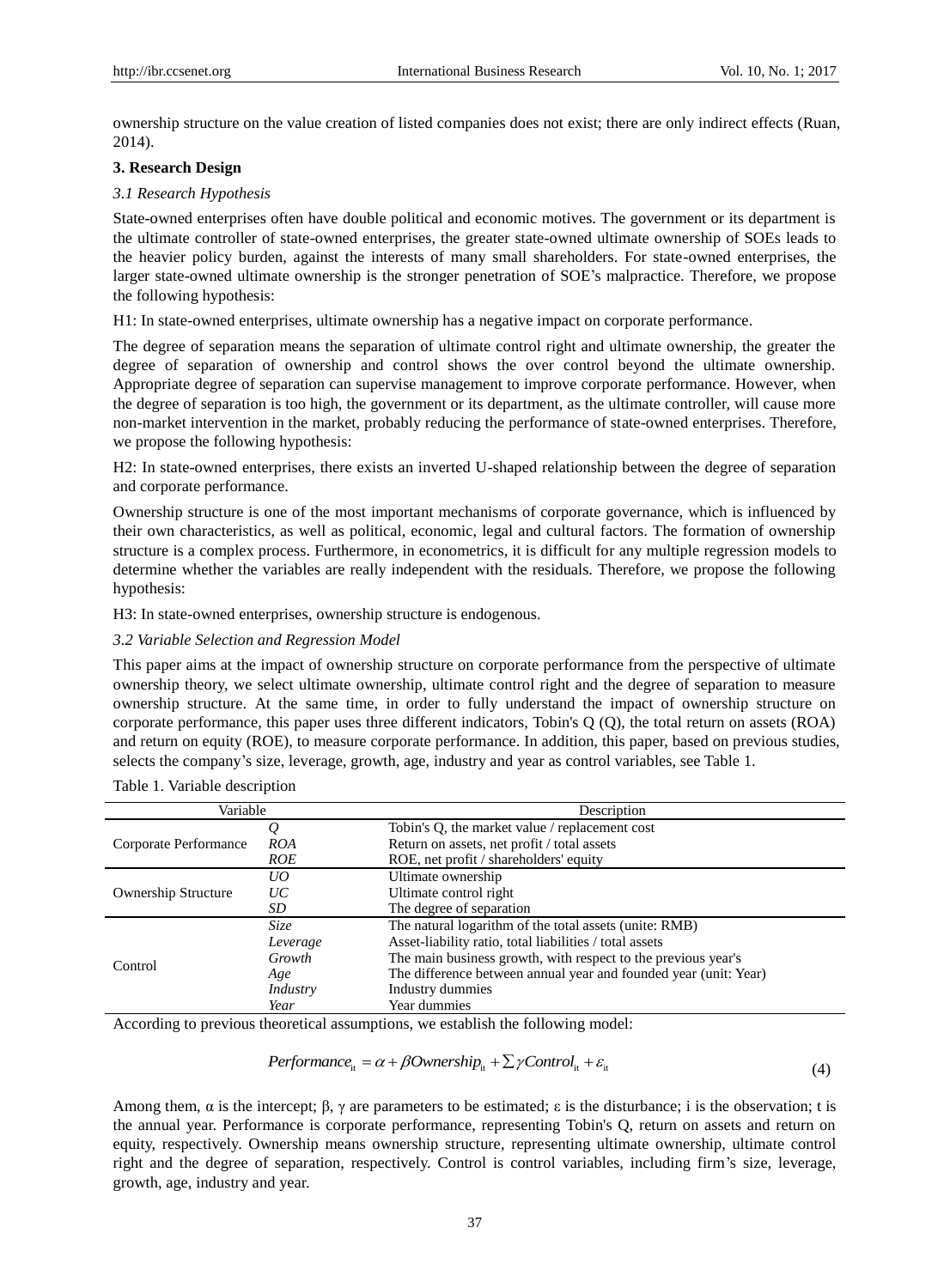#### *3.3 Data Sources and Sample Selection*

The data mainly comes from GTA CSMAR database; address and date of establishment of the company are from the RESSET database, using the Stata13.0 software to analyse.

This study's objects are state-owned enterprises. Learning from Wei Chenglong et al., Chen Shihua and Lu Changchong, we select state-owned enterprises according to the nature of ultimate controller. Furthermore, in order to avoid the impact of the 2008 financial crisis and the 2015 stock market volatility, the paper selects data from 2009 to 2014. On this basis, the following steps are for further sample selection: (1) excluding companies in the financial industry (Industry Code: J) ; (2) excluding issued B shares or H shares; (3) excluding observations with ST, PT and other special treatment; (4) excluding observations with no ultimate controller or with missing values. In the end, there are 3,897 observations left. In order to eliminate the effects of extreme values, the main continuous variables are winsorized at 1% and 99% points.

## **4. Empirical Analysis**

#### *4.1 Descriptive Statistics*

Table 2 reports the descriptive statistics of the main variables. For corporate performance, the average of Tobin's Q is 1.5201, indicating that the high valuation of the market value; the average of ROA is 0.0342, and that of ROE is 0.0634, equivalent twice with ROA. For ownership structure, the average of ultimate ownership is 0.3716, which shows certain concentration of ownership; the average of ultimate control right is 0.4149, which shows deep concentration; the average the degree of separation is 0.0428, indicating that a certain separation exists between ultimate ownership and ultimate control. For control variables, the natural logarithm of total assets ranges from1 9.8975 to 25.7883, indicating that there is some difference in enterprises' size; the average of leverage is 0.5223, over than shareholders' equity; the average of growth is 0.5083, which shows that the main business develops well; the average age is 16.0434, with respect to general private enterprises, state-owned enterprises have a longer life.

|  |  |  |  |  |  | Table 2. Descriptive statistics of the main variables |
|--|--|--|--|--|--|-------------------------------------------------------|
|--|--|--|--|--|--|-------------------------------------------------------|

| Variable   | Average | <b>Standard Deviation</b> | Min       | Max     |
|------------|---------|---------------------------|-----------|---------|
| $\varrho$  | 1.5201  | 1.2647                    | 0.1650    | 6.9377  |
| <b>ROA</b> | 0.0342  | 0.0461                    | $-0.1311$ | 0.1759  |
| <b>ROE</b> | 0.0634  | 0.1232                    | $-0.6650$ | 0.3596  |
| UO         | 0.3716  | 0.1671                    | 0.0671    | 0.7590  |
| UC         | 0.4149  | 0.1527                    | 0.1218    | 0.7713  |
| SD         | 0.0428  | 0.0768                    | 0.0000    | 0.2793  |
| Size       | 22.2939 | 1.1983                    | 19.8975   | 25.7883 |
| Leverage   | 0.5223  | 0.1983                    | 0.0749    | 0.9241  |
| Growth     | 0.5083  | 1.6151                    | $-0.7186$ | 12.1957 |
| Age        | 16.0434 | 4.8377                    | 5.0000    | 32.0000 |

Table 3 reports the Pearson correlation coefficient and Spearman correlation coefficients of the main variable. Both ultimate control right and the degree of separation is negatively correlated with Tobin's Q, while ultimate ownership is not. Respectively, ultimate ownership and ultimate control are positively correlated with ROA and ROE, while the degree of separation is not.

Table 3. Correlation analysis

|            |           | ROA       | ROE       | UO         | UC         | SD         |  |
|------------|-----------|-----------|-----------|------------|------------|------------|--|
| Q          |           | $0.38***$ | $0.18***$ | $-0.04**$  | $-0.05***$ | $-0.02$    |  |
| <i>ROA</i> | $0.32***$ |           | $0.88***$ | $0.13***$  | $0.15***$  | $-0.03$    |  |
| <b>ROE</b> | $0.15***$ | $0.79***$ |           | $0.13***$  | $0.15***$  | $-0.02$    |  |
| UO         | $-0.01$   | $0.14***$ | $0.11***$ |            | $0.87***$  | $-0.43***$ |  |
| UC         | $-0.03**$ | $0.15***$ | $0.12***$ | $0.89***$  |            | 0.01       |  |
| <i>SD</i>  | $-0.04**$ | 0.00      | 0.01      | $-0.41***$ | $0.06***$  |            |  |

*Note.* The lower-left corner is the Pearson correlation coefficient; \*\*\*, \*\*, \* represents significant at 1%, 5%, 10%

# level, respectively.

## *4.2 Regression Analysis*

In the analysis of panel data, we need to select a fixed effect model or random effects model. We carry out the Hausman Test on our sample, the results significantly reject random effects model. Therefore, the following are fixed effect regression model. As is known, the degree of separation is the difference between ultimate control right and ultimate ownership. To avoid multicollinearity, the model only includes ultimate ownership and the degree of separation.

Table 4 reports the impact of ultimate ownership and the degree of separation on corporate performance. As it can be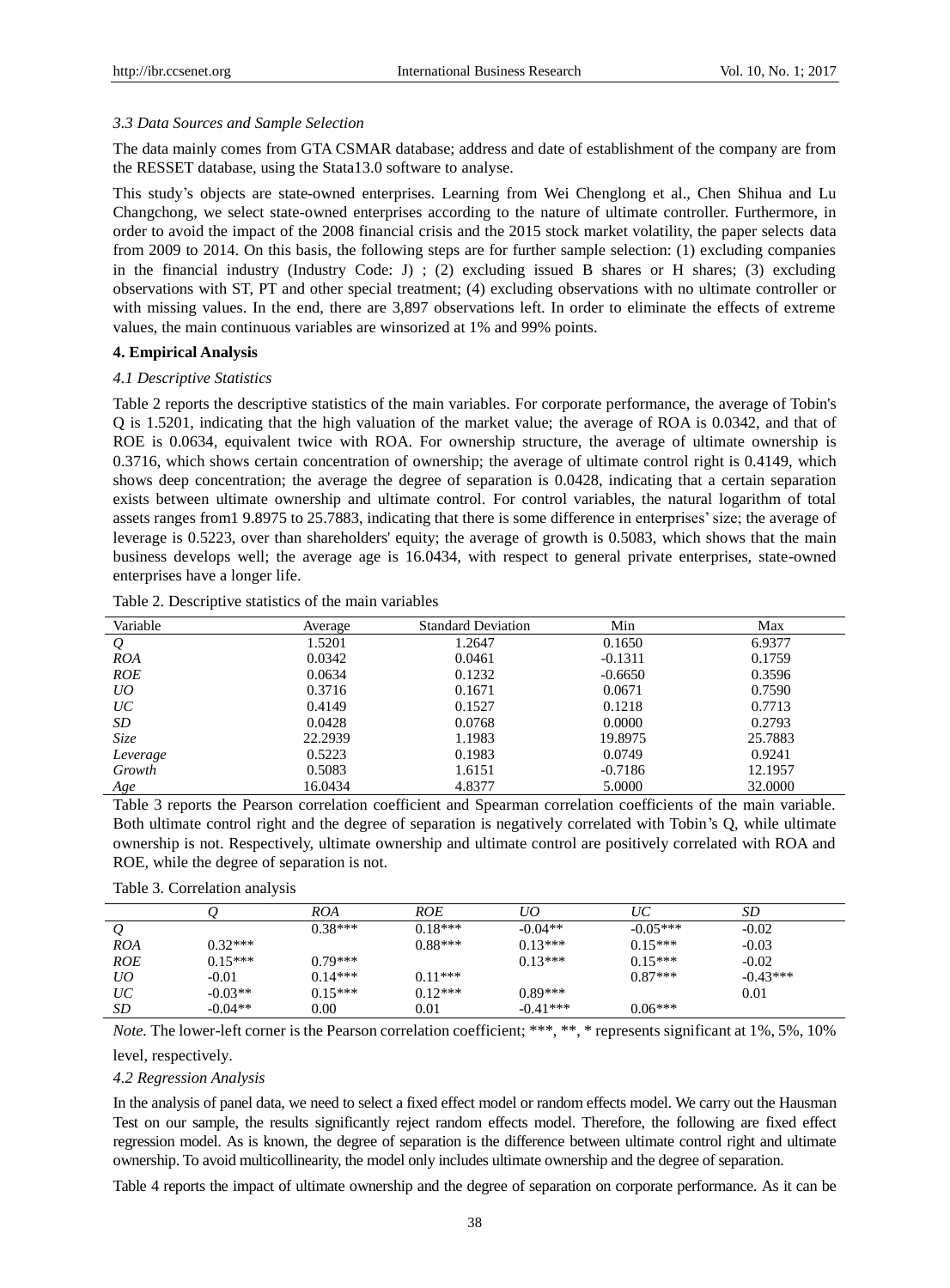seen, ultimate ownership has no significant impact on corporate performance. However, there exists a significant inverted U-shaped relationship between the degree of separation and corporate performance. The company's size, leverage, growth, age and other control variables have different influence on different indicators corporate performance.

Table 4. The impact of ultimate ownership and the degree of separation on corporate performance

|                            | (1)            | (2)          | (3)          |
|----------------------------|----------------|--------------|--------------|
|                            | $\overline{O}$ | <b>ROA</b>   | <b>ROE</b>   |
| UO                         | $-1.3330$      | 0.0460       | 0.0967       |
|                            | $(-1.6422)$    | (1.0975)     | (0.6930)     |
| UO2                        | 2.5416***      | 0.0221       | 0.0810       |
|                            | (2.8538)       | (0.4812)     | (0.5287)     |
| SD                         | 3.9190***      | $0.1948***$  | $0.5526***$  |
|                            | (3.4296)       | (3.2996)     | (2.8118)     |
| SD <sub>2</sub>            | $-12.7840***$  | $-0.4380*$   | $-1.5598*$   |
|                            | $(-2.7236)$    | $(-1.8063)$  | $(-1.9321)$  |
| Size                       | $-0.7497***$   | $0.0088***$  | $0.0312***$  |
|                            | $(-17.0158)$   | (3.8688)     | (4.1144)     |
|                            | $-1.0991***$   | $-0.1271***$ | $-0.2531***$ |
| Leverage                   | $(-7.4830)$    | $(-16.7501)$ | $(-10.0180)$ |
| Growth                     | $-0.0010$      | $0.0017***$  | $0.0052***$  |
|                            | $(-0.1246)$    | (4.0879)     | (3.8303)     |
|                            | $0.0899*$      | $-0.0046*$   | $-0.0265***$ |
| Age                        | (1.8726)       | $(-1.8735)$  | $(-3.2037)$  |
| Industry                   | controlled     | controlled   | controlled   |
| Year                       | controlled     | controlled   | controlled   |
| Constant                   | 17.2347***     | $-0.0584$    | $-0.1368$    |
|                            | (13.0085)      | $(-0.8535)$  | $(-0.6004)$  |
| R-squared                  | 0.4527         | 0.1811       | 0.0977       |
| F                          | 49.59          | 13.26        | 6.487        |
| <i><b>Observations</b></i> | 3,897          | 3,897        | 3,897        |

*Note.* T values in parentheses; \*\*\*, \*\*, \* represents significant at 1%, 5%, 10% level, respectively.

# *4.3 Endogenous Inspection*

Taking the endogeneity of ultimate ownership into consideration, we use instrumental variable method for testing. Based on Song Min et al. experience, we select the natural logarithm of the number of shareholders as ultimate ownership's instrumental variable. In general, the greater number of shareholders, the more difficulty to obtain ultimate ownership and the number of shareholders isn't correlated with corporate performance. After using the instrumental variable of ultimate ownership, the relationship between ownership structure and corporate performance is no longer stable. Regardless of the weak instrumental variable, there exists possible endogeneity of ownership structure.

As one of the most important mechanisms of corporate governance, ownership structure relies on the institutional environment. Shao Shuai et al. show that the direct holding of ultimate controller only leads to the effect of incentive and supervision in areas with good legal environment. Learning from Chen Ling and Wang Hao, we use Fan Gang et al.'s marketization index to represent institutional environment, and divide 31 provinces into two groups, areas with good institutional environment and areas with poor institutional environment. However, the inverted U-shaped relationship between the degree of separation and corporate performance is established only in areas of poor institutional environment.

Besides, we also add the lags of ultimate ownership into the model, and finds that the lags have little influence on corporate performance. Meanwhile, there is little simultaneity, between corporate performance and ultimate ownership (Limited to the space, the specific results are not listed here).

# **5. Conclusions and implications**

## *5.1 Conclusions*

This paper selects 850 state-owned listed companies in Shanghai/Shenzhen Stock Exchange from 2009 to 2014, with a total of 3897 observations. From the perspective of ultimate ownership, this paper studies on the impact of ownership structure on corporate performance in state-owned enterprises, with more comprehensive consideration of the endogeneity of ownership structure. The main conclusions are as follows:

In state-owned enterprises, ultimate ownership and its square have no significant impact on corporate performance, and then Hypothesis 1 is not verified. There exists a significant inverted U-shaped relationship between the degree of separation and corporate performance, so Hypothesis 2 is verified. When using the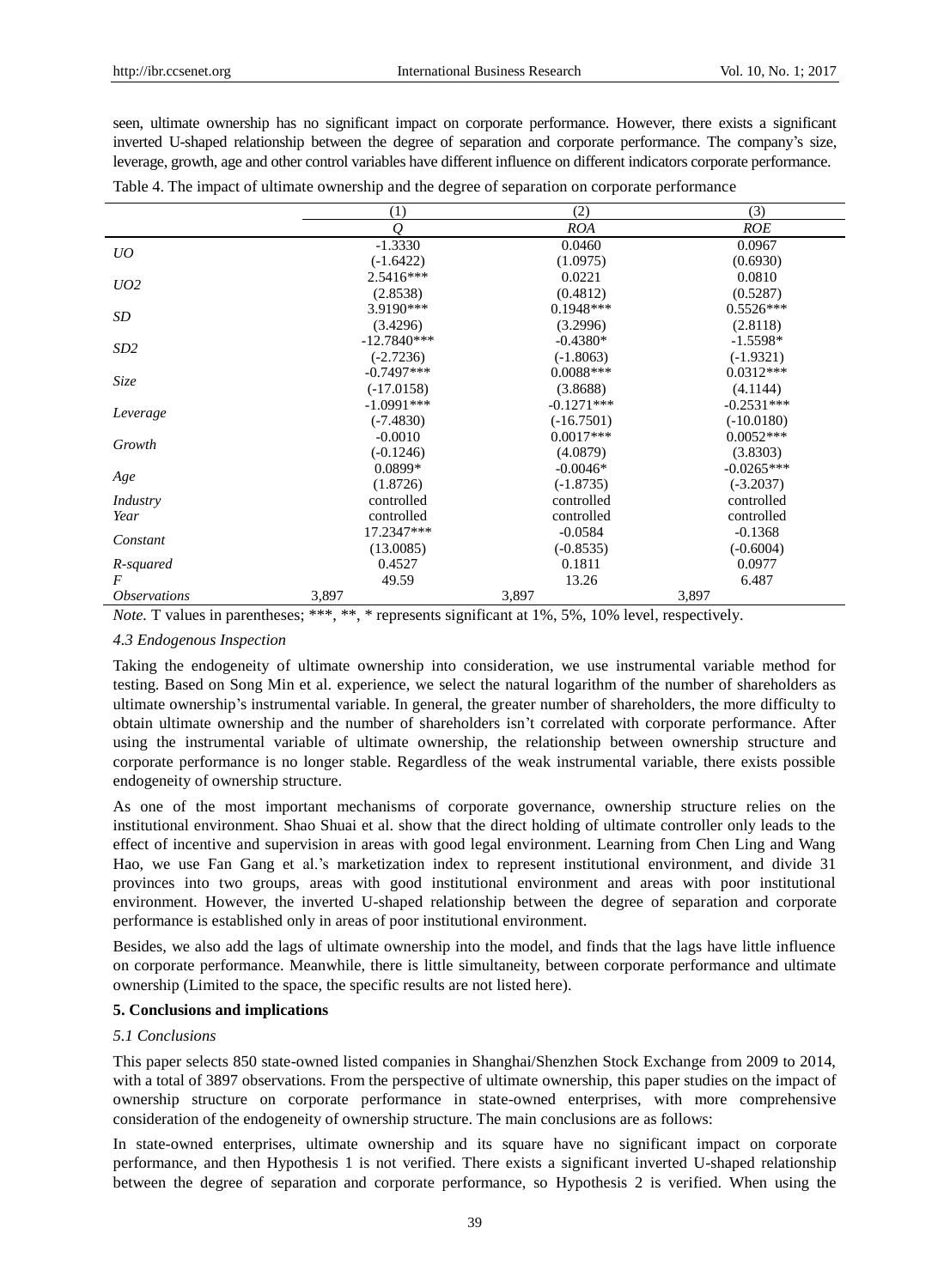instrumental variable of ultimate structure, the relationship between ownership structure and firm performance is no longer stable, ownership structure is probably endogenous, and then Hypothesis 3 is also verified. Hypothesis 1 has not been proven; the possible reason is that, the state-owned ultimate controller controls the company not only by ultimate ownership, but also by ultimate control right. And the degree of separation is the joint result of ultimate ownership and ultimate control right, which also strengthens the Hypothesis 2, to some degree.

Besides, considering different institutional environments, ultimate ownership and its square still have no significant effect on corporate performance; but the inverted U-shaped relationship only exists in areas with poor institutional environment. There are different relationships between ownership structure and corporate performance in different institutional environments. Taking into account the lagged terms, the lag of ownership structure has no significant effect on firm performance. There is only little simultaneity between ownership structure and corporate performance.

#### *5.2 Implications*

According to the conclusions above, there are some implications as follows:

At the beginning, the degree of separation is under a low level. The governmental ultimate controller in state-owned enterprises can promote corporate performance through reasonable allocation of resources and effective supervision. However, with the growing degree of separation, it can damage the performance by over control, especially nonmarket intervention. Therefore, the government cannot influence the company just by holding the shares, but also by the way of holding shares, to make the degree of separation of two rights in a reasonable range.

The government plays an important role in the development of state-owned enterprises, especially in areas with poor institutional environment. In these areas, the market mechanism is not perfect, and the legal protection of investors is not enough. So as the ultimate controller of state-owned enterprises, the government can offer financial help and protect its rights. Therefore, the reform of state-owned enterprises in the new era should consider the different institutional environment in regions. In areas with good institutional environment, the government can give more autonomy to the enterprises; and in the areas with poor institutional environment, the government can offer more guidance and support.

#### **Acknowledgments**

We gratefully acknowledge helpful comments from the editor and anonymous reviewers.

#### **References**

- Berle, A. A., & Means, G. C. (1932). *The Modern Corporation and Private Property*. New York, NY: Harcourt, Brace & World.
- Cao, T. Q. et al. (2007). Ownership Structure and Corporate Performance: Measures and Endogeneity. *Economic Research Journal, 10,* 126-137.
- Chen, S. H., & Lu, C. C. (2014). Can the Governance of the Party Organizations effectively restrain the Loss of Stated-Owned Assets in the Merge and Acquisition? *Management World, 5,* 106-120.
- Demsetz, H. (1983). The Structure of Ownership and the Theory of the Firm. *Journal of Law and Economics*, *26*(2), 375-390. <https://doi.org/10.1086/467041>
- Dong, F. Y., & Cheng, L. L. (2014). An Empirical Analysis about the Relationship between Listed Tourism Companies Equity Structure and Performance. *Chinese Journal of Management Science, 22*(SI), 357-361. <https://doi.org/10.1016/j.ribaf.2016.07.019>
- Fan, G. et al. (2011). *NERI INDEX of Marketization of China's Provinces 2011 Report*, Beijing, BJ: Economic Science Press.
- Gu, Y. (2015). An Empirical Study on the Effect of Equity Structure of Domestic Securities Companies on their Profitability. *Systems Engineering, 33*(2), 82-86.
- Isabelle, D., & Alexis, G. (2017). Complex ownership structures, corporate governance and firm performance: The French context. *Research in International Business and Finance, 39,* 291-306.
- Jensen, M. C., & Meckling, W. H. (1976). Theory of the Firm: Managerial Behavior, Agency Costs and Ownership Structure. *Journal of Financial Economics, 3*(4), 305-360. [https://doi.org/10.1016/0304-405X\(76\)90026-X](https://doi.org/10.1016/0304-405X%2876%2990026-X)
- Jiang, C. J. (2013). *The Actual Controller's Ownership Structure and Corporate Performance* (Unpublished doctoral dissertation). Fudan University, China.